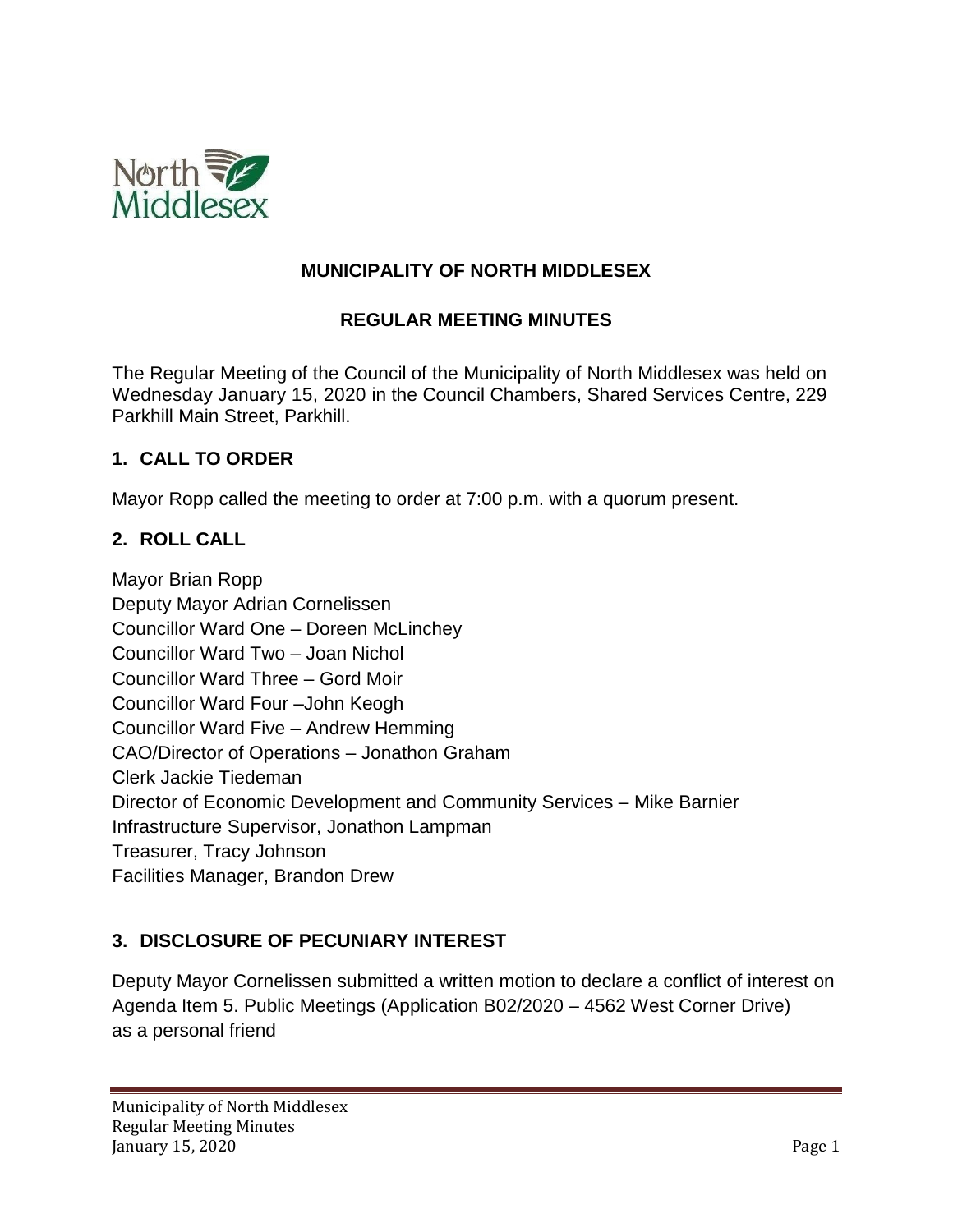Mayor Ropp announced that the January 29<sup>th</sup> meeting is cancelled as both the Draft 2020 Capital and Operating Budget will be considered on February 12, 2020.

# **4. MINUTES OF PREVIOUS MEETINGS**

## **MOTION # 001/2020**

**MOIR/MCLINCHEY**: That the December 18, 2019 Regular Meeting Minutes approved as presented.

# CARRIED

# **5. PUBLIC MEETINGS**

## **MOTION #002/2020**

**HEMMING/KEOGH**: That the Regular Meeting adjourn to Public Meeting at 7:00 p.m. to consider planning applications.

CARRIED

The Clerk provided an introduction to the Public Meeting which disclosed the purpose of the meeting, that comments expressed and written material presented are a matter of public record available for full disclosure and that if a member of the public wished to be notified of a decision on applications being heard this evening that a written request must be submitted to the Municipality.

# 7:00 p.m. – Application for Rezoning ZBA 02-2020: 163-169 William St West and Vacant land abutting Union Street Parkhill

Description of Land: Plan 261C Park Lot 2and 3 Part Park Lot 4 E Union Street RP33R7108 Part 3 RP33R9511 Pt Part 1 and Plan 261 C Part Park Lot 4 E Union Street RP33R18598 Parts 1 to 4 163-169 William St Parkhill (former Town of Parkhill)

Owner: Gold Leaf Properties Inc.

The purpose and effect of the Application for Zoning By-law Amendment (File No.: ZBA-2-2020) is to rezone the subject lands from the 'Residential Density One (R1) Zone' and the 'Future Development (FD) Zone' to the Residential Density Two (R2) Zone' in order to accommodate the development of 22 rental townhomes through the Site Plan Application process. The zone changes would be subject to a Holding Provision, to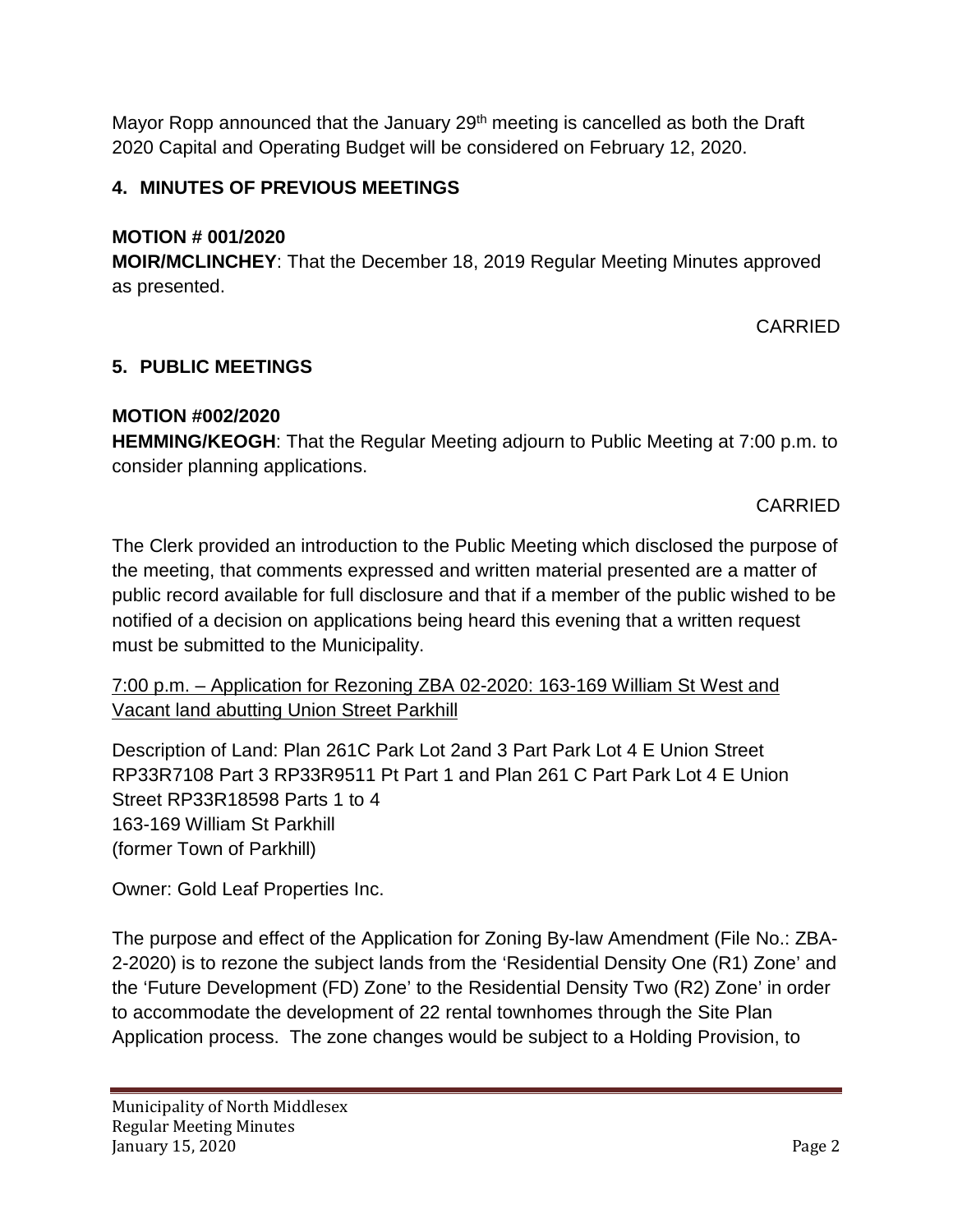ensure development does not proceed until all municipal requirements are in place. A separate Site Plan application will be required in order to develop the rental townhomes.

### AGENCY & WRITTEN SUBMISSIONS

Agency Comments

#### a) North Middlesex Building Department

The North Middlesex Building Department has no comments in regards to the rezoning application.

#### b) North Middlesex Public Works Department

The North Middlesex Public Works Department has stated the following:

#### **Water**

There is water fronting these proposed lands from William Street W. and a section of watermain is fronting portions of Union Street.

#### **Roads**

Access to these proposed lands may be considered via William Street W. and/or Union Street. Furthermore, in consultation with municipal staff through a future Site Plan process, the applicant will be subject to demonstrate and construct an appropriate ingress and egress road system with connections including provisions not limited to emergency services, etc… all to the satisfaction of the municipality.

Lastly, possible required improvements to William Street W. and/or Union Street will be refined through the future Site Plan process, which shall be to the satisfaction of the municipality.

#### **Storm**

In consultation with municipal staff, through a future Site Plan process, these proposed lands will be subject to a future stormwater connection via the Cameron Gillies Drain south of Union Street. Furthermore, the applicant will be subject to the following future stormwater management improvements:

- 1. A headwall and/or improved stormwater works within the Cameron Gillies Drain (also subject to the approval of the ABCA).
- 2. Within the proposed lands, the application will be required to address all quality and quantity best management stormwater measures to the satisfaction of the municipality.
- 3. The applicant shall upon the recommendation of the municipality's Drainage Superintendent, via review of the Cameron Gillies Drain Section 76 updated the drainage report, that if improvements are required as per section 78 of the Drainage Act, R.S.O. 1990 "Improving Upon Examination and Report of Engineer" the applicant shall undertake such works to the satisfaction of the municipality's Drainage Superintendent at no cost to the Municipality. Cost incurred by said improvements to drain shall be wholly contained to the applicant for benefit.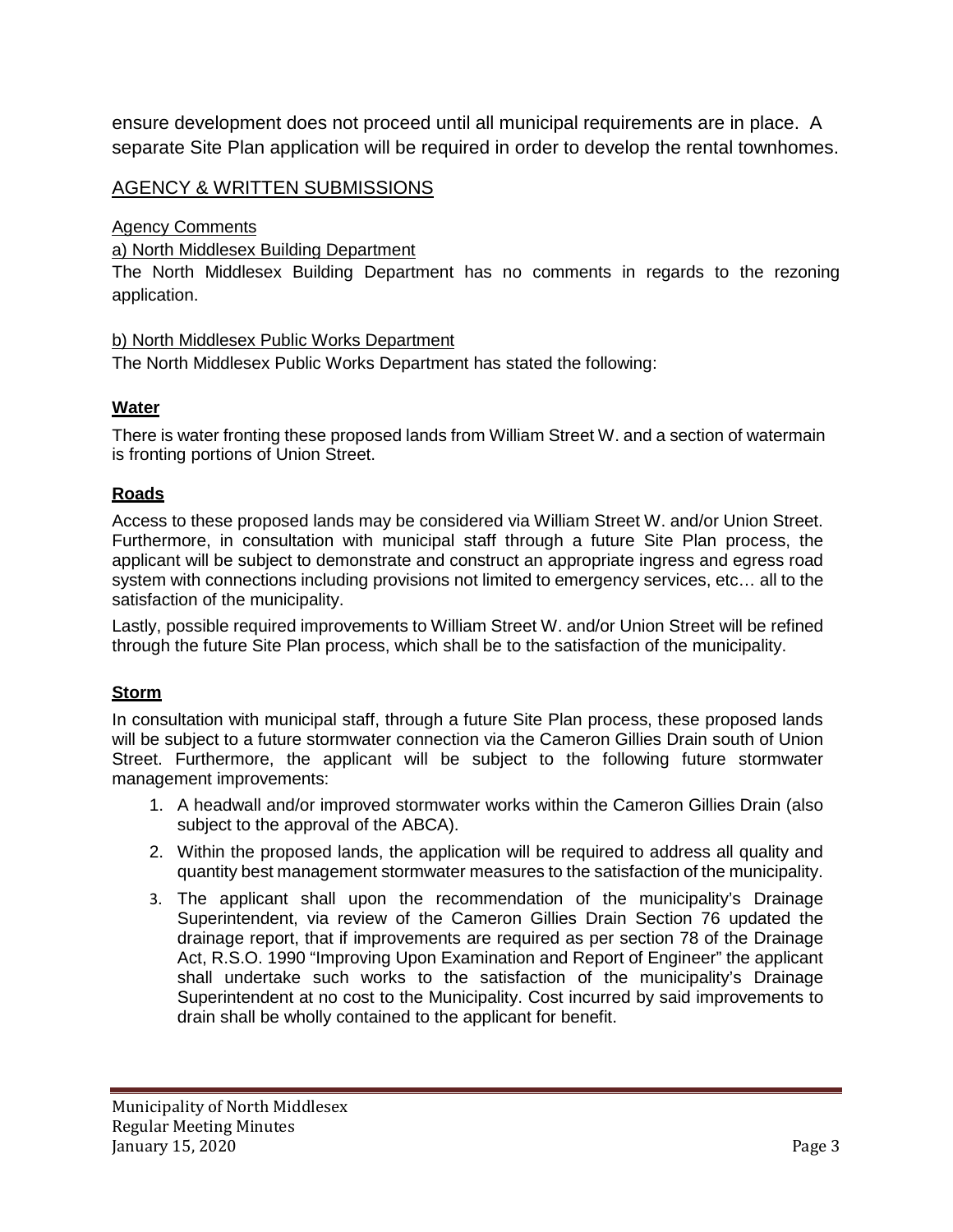#### **Sanitary**

In consultation with municipal staff, through a future Site Plan process, these proposed lands will be subject to a future sanitary sewer connection/extension via an existing maintenance hole south on Union Street.

Furthermore it is noted that through this applicant's proposed ZBA, that the current registered lots fronting William Street W. (163, 165, 167 & 169 William Street W.) will be "dissolved" whereby historical/existing allocated sanitary capacity will be reallocated to the proposed future Site Plan per the following effect:

#### c) Ausable Bayfield Conservation Authority

The Ausable Bayfield Conservation Authority has noted that the applicants have been working with them in regards to stormwater management, and further consultation will be required through the site plan process.

Ms. Poirier advised that the proposed development will be fully serviced, as per the policies within the Provincial Policy Statement, County and North Middlesex Official Plans, and North Middlesex Zoning By-law.

Staff have received a preliminary site plan concept, which appears to meet/ be capable of meeting the requirements of the Residential Density Two (R2) Zone. Staff will continue to work with the applicants through the site plan process and ensure all policies are met. As part of the rezoning application a Holding Provision will be placed on the subject lands to ensure development does not proceed until all municipal requirements are in place (i.e. site-plan approval, etc.).

#### PUBLIC COMMENTS

Jason Lagerwerf (281 Union Street) – questioned whether this development is affected by the proposed upgrades to the lagoon – can the system accommodate 22 lots and when is the upgrades anticipated?

Staff advised that the developer is aware that only 12 units are allocated to the current lagoons. There would be a hold on the other lots until a new plant is constructed. The EA process is already complete, the next step is the engineer design stage.

Bruce Laye (279 Union Street) – questioned the storm water pond shown on the plan

Staff advised that the pond retains run off water then discharges into system gradually. It is not known at this time where it will retain a certain amount of water or be a dry pond.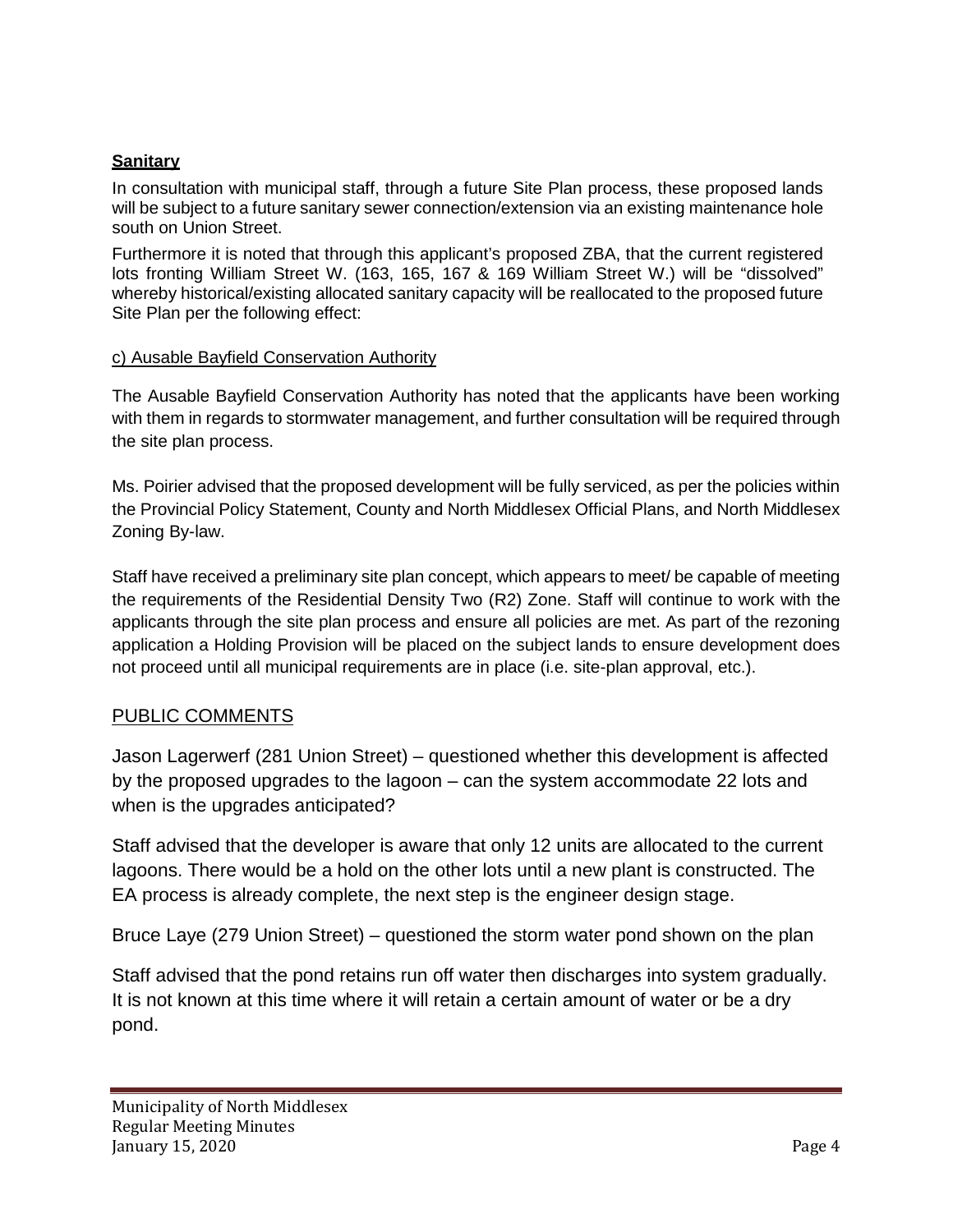Ron Pollock/Shirley McLellan (279 Station Street) - expressed concern with construction run-off when raining as their property is lower than the subject land; has not had any water in basement for 21 years and has concern that the construction could impact the private drain; who pays for sewer installation and does sewer rates go up due to development; tree at property line would like retained if possible; will the developer be putting up fencing?

Staff advised that there are containment measures that construction has to put in place to minimize any impact to neighbouring properties. There is grading requirements that are designed so that water run off does not adversely affect neighbouring properties. The developer is responsible for all costs associated with servicing the development. Staff strongly encouraged residents to reach out to the developer regarding the private drain to ensure it is taken into account during this process. The sewer rates do not go up solely due to development. The developer will work to ensure any mature trees remain in place however if a tree is on the subject land and is required to be removed for construction purposes then the owner has the right to do that. The rental units are geared towards seniors looking to downsize.

Bruce Laye: concern with water pond and mosquitos

Staff replied that this will be taken into consideration as well.

No further public comments were made.

Deputy Mayor Cornelissen inquired with the developer on an anticipated start date. They replied as soon as possible  $-$  target April 1<sup>st</sup>.

# **MOTION #003/2020**

**MCLINCHEY/KEOGH**: That Application for Zoning By-law Amendment ZBA-2-2020 to rezone the lands from Residential Density Zone One (R1) and the Future Development Zone (FD) to the Residential Density Zone Two ((H)R2) Zone in order to accommodate the development of rental townhomes be APPROVED as the application: satisfies the requirements of the Planning Act; is consistent with the Provincial Policy Statement; conforms to the Official Plans of both the Municipality of North Middlesex and the County of Middlesex; satisfies the requirements of the North Middlesex Zoning By-law; and represents sound land use planning.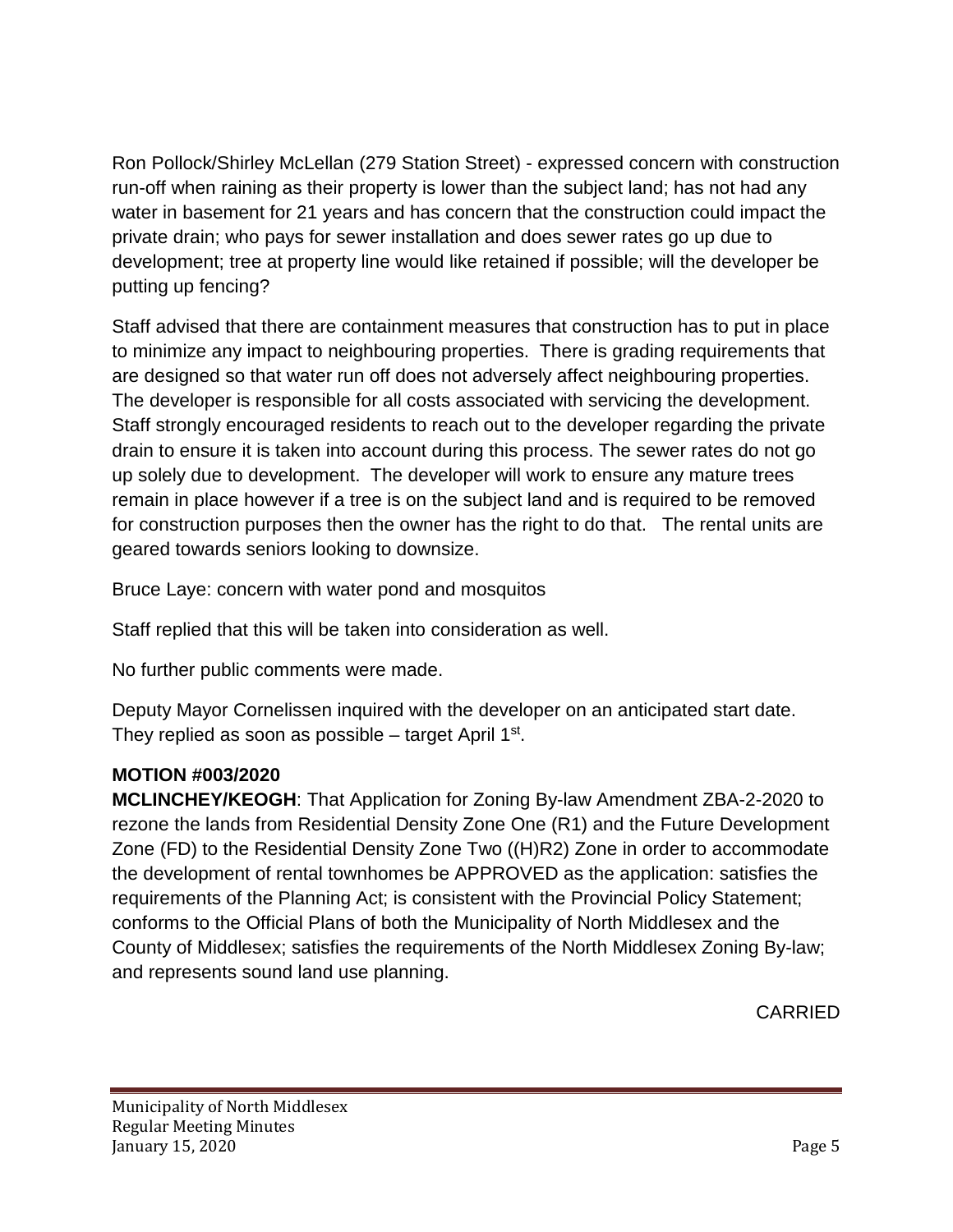The remaining planning applications were considered under Committee of Adjustment – see minutes under separate cover.

Regular Meeting resumed at 8:25 p.m.

# **6. DELEGATION**

Kathy Willemse, Site Supervisor North Middlesex YMCA and Lindsay Whitaker, Regional Manager (North) YMCA attended the meeting to provide the 2019-2020 Partnership Report. Statistically report reveals that there is 446 members, 2800 Group Fitness Participants, 126 kids attended summer day camp, \$9, 888. as well as 89% overall membership satisfaction.

2019/2020 Community Events: Fall 2019 Tim Hortons Smile Cookie Campaign, December Winter Holiday camps, Jan.25, 2020 Dancing with the Stars of North Middlesex and February 17, 2020 Family Day Breakfast and activities at Parkhill Community Centre.

Capital Requests for 2020 include: indoor Athletic Turf Installation \$10,055; Functional Training Tools & Accessories \$10,955; Custom Functional Training Rack \$10,795 and Painting of the Fitness Floor.

This year's budget is proposing a full time centre Manager and seasonal camp director along with a focus on increasing participation through the addition of group fitness classes in a variety of locations and time slots as well as increase youth programming to include school age and youth in our community. Focus on member engagement and member retention – ensure staff are available during peak operating hours, staff training and development opportunities.

Several questions were asked by council and responded to by the representatives of the YMCA. The financial implications of a full time manager was deferred to a report later on the agenda.

# **7. DEPARTMENTAL REPORTS**

# Report from Clerk, Jackie Tiedeman, Year End Administration Report

# **MOTION #004/2020**

**MCLINCHEY/KEOGH**: Be it resolved that the 'Administration Year End Report be received for information purposes.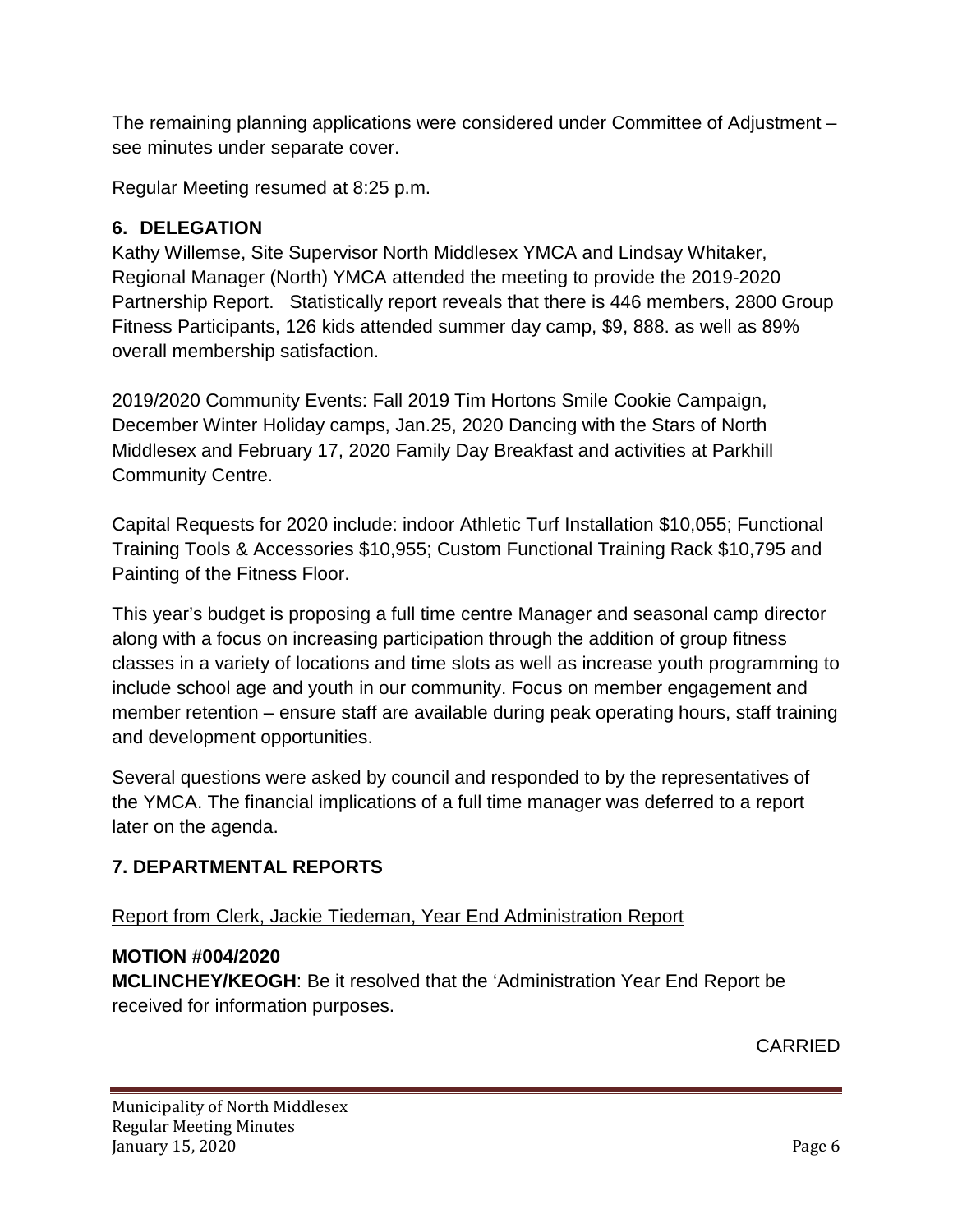# Report from Brandon Drew, Manager of Recreation & Facilities, YMCA Operational Budget Pre-approval

Mike Barnier, Director of Economic Development and Community Services, elaborated on the excellent programming offered by the YMCA. He emphasized that the municipality could not offer this same level of service. Currently the Manager spend well over the 20 hours allotted in North Middlesex each week while also managing in Lambton Shores for 20 hours as well. Much of this attributes to the manager living close to the North Middlesex location and being a resident. To protect the interests of our location, staff are recommending that council direct them to undertake the task of amending the current agreement with the YMCA to define a fulltime manager of the North Middlesex YMCA. If the current manager were replaced, it is highly unlikely that North Middlesex would get the same level of services as it currently receives. The added cost of staffing would go up by approximately \$26,000 or a 17% increase over previous year.

Treasurer Tracy Johnson advised that this increase has already been built into the draft operating budget therefore there is no additional impact there. The capital requests were received late and not currently accounted for in the draft capital budget and therefore this still needs to be considered during budget deliberations.

After careful consideration the following motion was brought forward:

# **MOTION #005/2020**

**MCLINCHEY/HEMMING:** That Council direct staff to undertake an amendment to the current YMCA agreement that outlines the allotment of a fulltime YMCA manager for the North Middlesex Fitness Centre.

CARRIED

# Report from CBO, Vic Stellingwerff, Year end report on Building Activities for 2019

# **MOTION #006/2020**

**NICHOL/MCLINCHEY**: That Council receives the Building Activity Report from January 2019 to December 2019 as information only.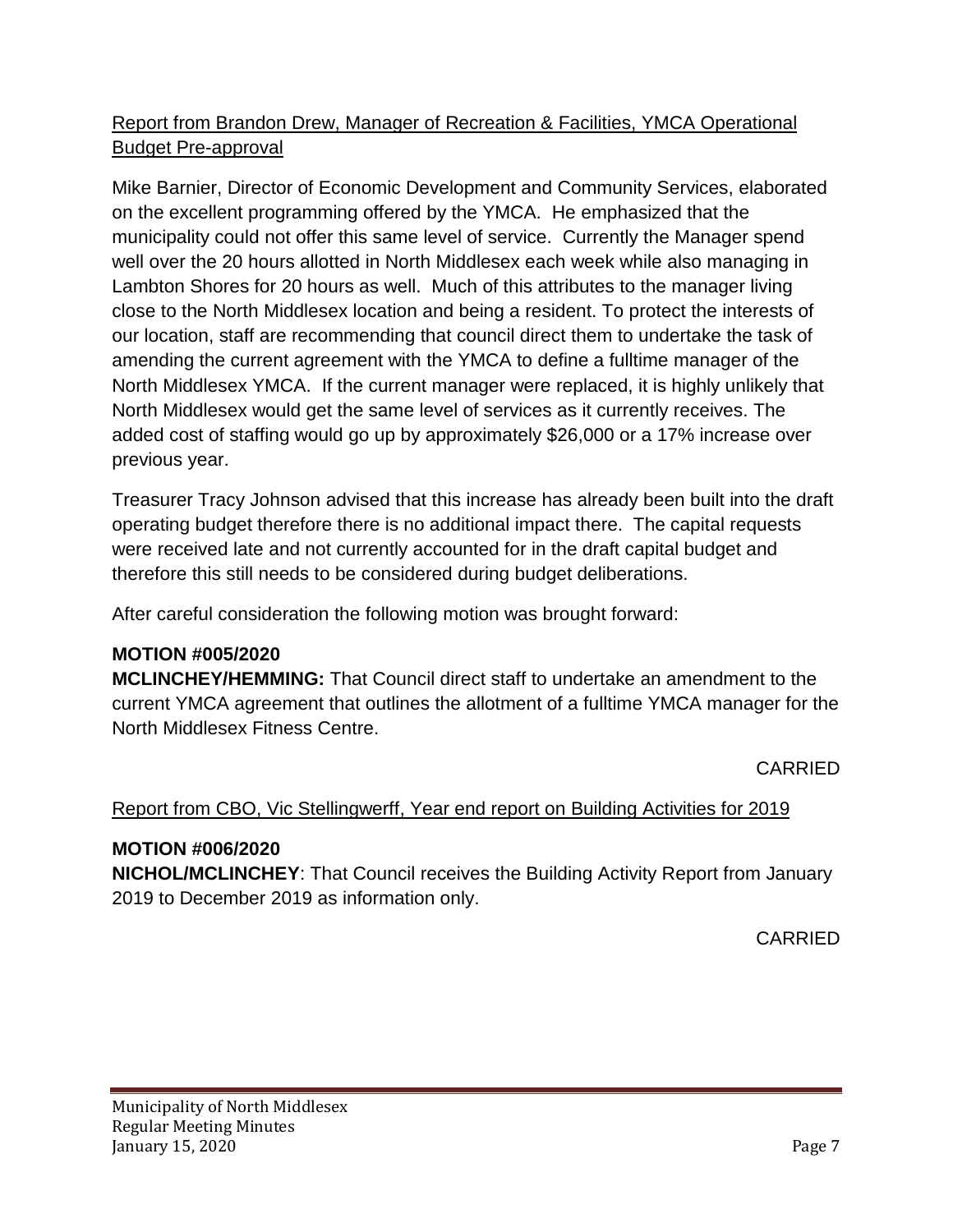Report from Treasurer, Tracy Johnson, Compensation adjustments for Council and Non-Union Staff – Proposed 2020 Budget Adjustment

### **MOTION #007/2020**

**HEMMING/KEOGH:** That the Municipal wage grid for Council and Non-Union Staff be adjusted by the Cost of Living rate increase (COLA) of 2% for 2020;

And that the Cost of Living adjustment receives pre-budget approval and applied to wages effective January 1, 2020.

**CARRIED** 

## **8. PASSING OF ACCOUNTS**

Compilation of accounts from December 14, 2019 to January 10, 2020 in the amount of \$1,018,453.37.

### **MOTION #008/2020**

**MOIR/MCLINCHEY**: Be it resolved that the following Bills and Accounts be approved for payment in the amount of \$1,018,453.37 General Cheques \$284,096.12 Direct Deposit \$609,930.93 On-line/PAP \$124,143.81 Cemetery \$282.50

CARRIED

### **9. COMMITTEE REPORTS**

a.Lake Huron Primary Water Supply Joint Mgmt Board (Cr. Hemming)

- b. ABCA (Deputy Mayor Cornelissen) December 19<sup>th</sup> meeting minutes/agenda
- c. BWRA (Cr. McLinchey)
- d. **EDAC** (Cr. Moir)
- e. LSAC (Cr. Nichol)
- f. Recreation Committee (Cr. Hemming)
- g. Water/Wastewater Committee (Cr. Moir)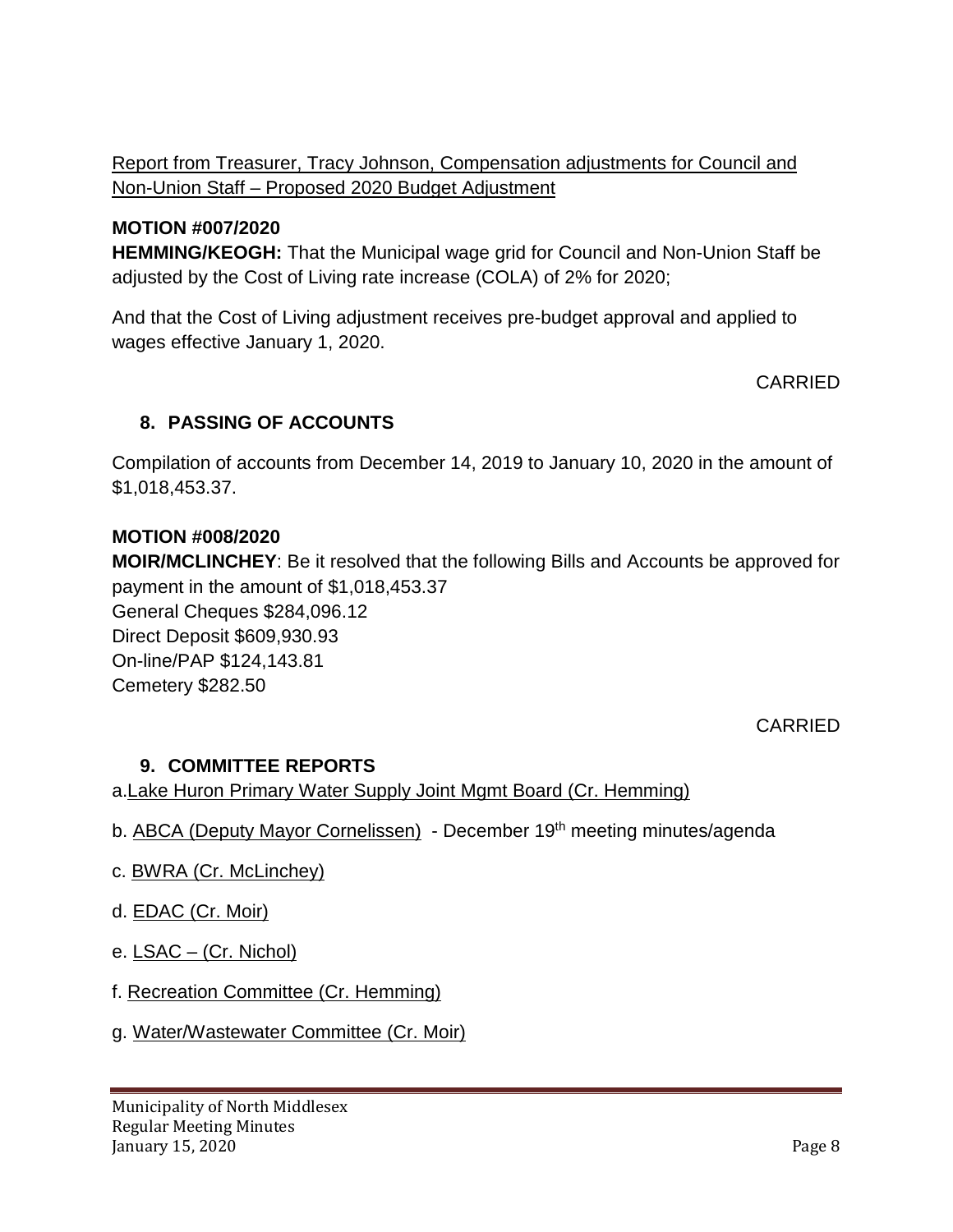# h. Policies Review Committee (Cr. Nichol)

i.Fire Committee (Cr.Keogh)

j. OCWA Client Advisory Board (Jonathon Graham)

# **10. CORRESPONDENCE**

a.Thames Centre – letter to Hon. Yurek regarding their support for the continuation of mandatory and non-mandatory programs of local conservation authorities (action: receive and file)

b.Minister of Finance – update on recent important decisions related to education property tax rates and municipal flexibility in setting property tax policy (action: receive and file)

c. Ministry of Children, Community and Social Services – assessing Ontario's Poverty Reduction Strategy (action: receive and file)

d.Watson and Associates – Client update on Province of Ontario proclaiming portions of both the *More Homes, More Choices Act* and *Plan to Build Ontario Together Act.* (action: receive and file)

e. MLHU - Monthly Board of Health Updates (Oct-December 2019) (action: receive and file)

f. Friends of the Parkhill Carnegie Library – Hydro Proceeds allocation year end update (action: receive and file)

g.City of Woodstock – Letter to Hon. Yurek regarding their motion to Ban of single use plastic handled shopping bags (action: receive and file)

h. Ontario Energy Board – application to raise natural gas rates effective April 1, 2020 (action: receive and file)

# **11.OTHER OR URGENT BUSINESS**

a.Clerk Jackie Tiedeman provided an update and recommendation to renew the municipal integrity commissioner appointment and agreement with Gregory Stewart for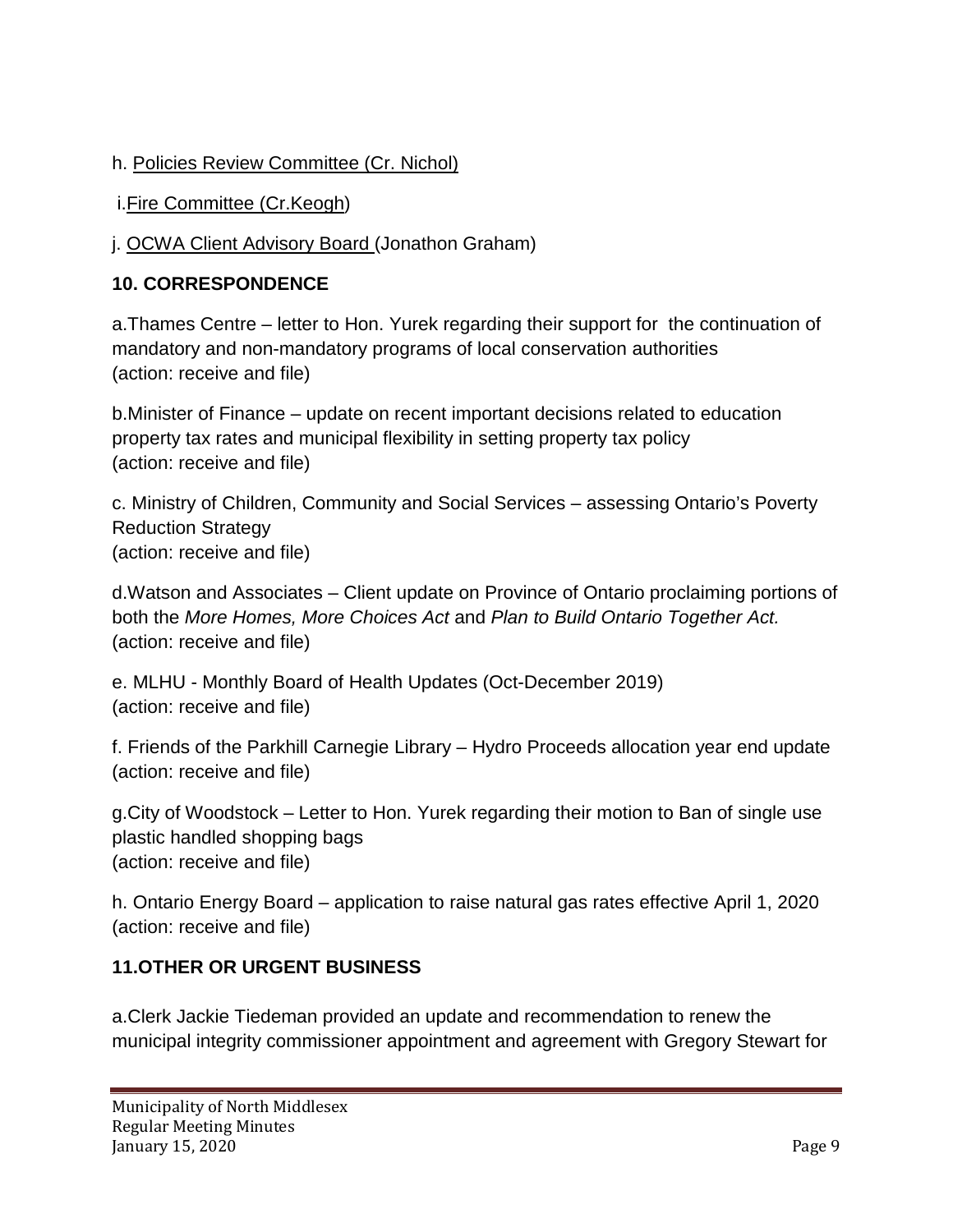two years (ending Dec.31,2022). A by-law has been placed on the agenda for consideration.

b. Motions for consideration regarding Water Tower and Wastewater Treatment Plant

CAO, Jonathon Graham presented two draft motions for council consideration. The reason for the motions is to be able to provide some leverage when staff are seeking financing options such as grants. All essential and critical decisions will be brought before Council at the appropriate time for consideration.

## **MOTION #009/2020**

**NICHOL/MCLINCHEY**: Pertaining to the region of Ailsa Craig's current water storage existing and future needs:

Council hereby supports the continued efforts to undertake the investment of an elevated potable water storage facility within the surrounding region of Ailsa Craig, being of an essential infrastructure improvement, whereby future sources to financing may be accommodated by a combination of several sources, including user rates, long term debt (loan) Development Charges, grants and reserves.

Furthermore it is understood that all essential and critical decisions will be brought before Council at the appropriate date when required.

# CARRIED

# **MOTION #010/2020**

**MOIR/KEOGH**: Pertaining to the community of Parkhill's current wastewater treatment existing and future needs:

Council hereby supports the continued efforts to undertake the investment of an improved/updated wastewater treatment plant to service Parkhill, being of an essential infrastructure improvement; whereby future sources to financing may be accommodated by a combination of several sources, including user rates, long term debt (loan), Development Charges, grants and reserves.

Furthermore it is understood that all essential and critical decisions will be brought before Council at the appropriate date when required.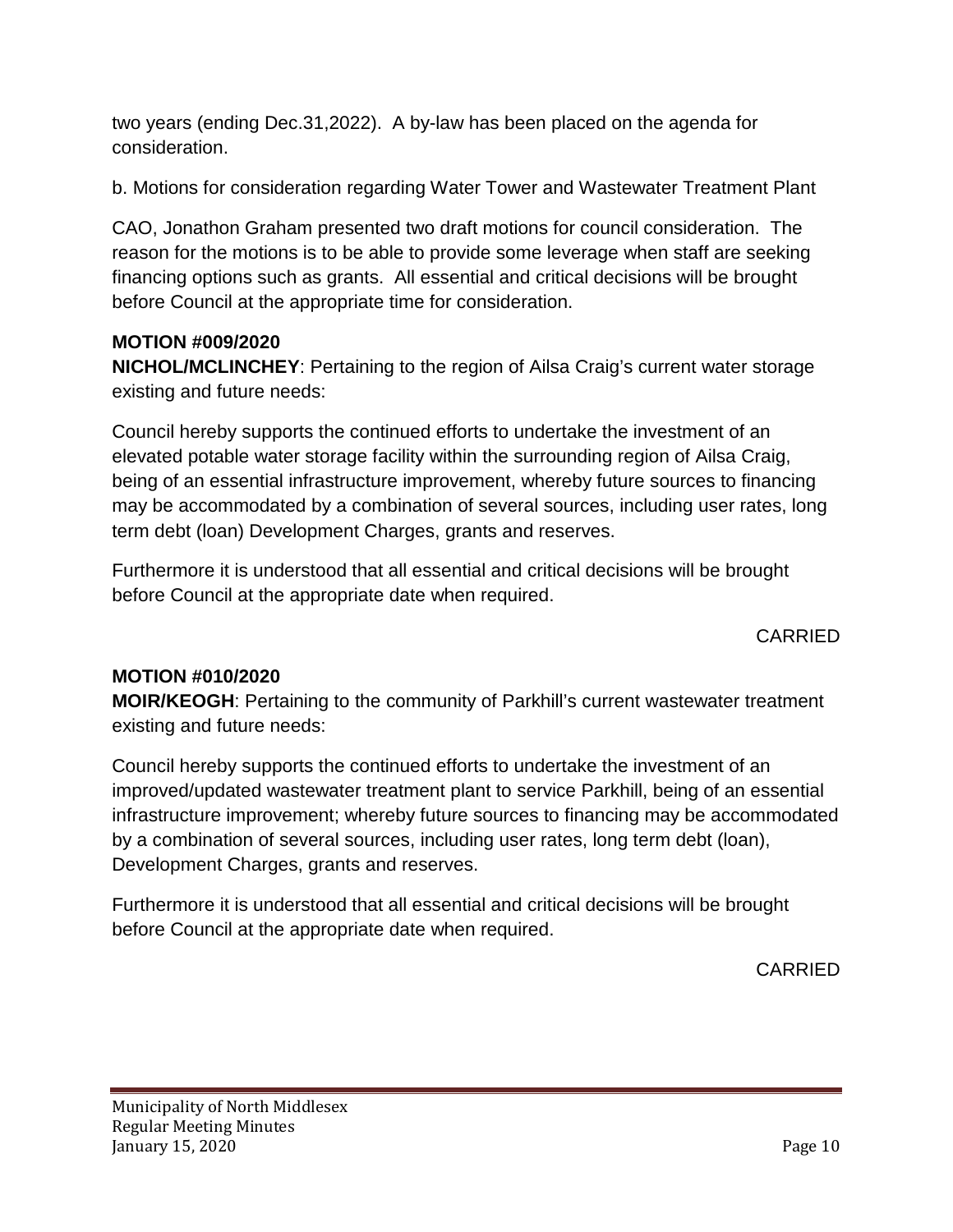## **12.COMMUNICATIONS (including County Council)**

Deputy Mayor Cornelissen advised that he attended the first meeting of the Rural Education Strategy Taskforce Committee. They group will be meeting monthly and he will provide updates to council.

Deputy Mayor Cornelissen and Mayor Ropp are both attending a land ambulance meeting on January 16, 2020.

# **13.CLOSED MEETING (UNDER SECTION 239 OF THE** *MUNICIPAL ACT)*

### **MOTION #011/2020**

**MOIR/KEOGH:** That the Regular Meeting adjourn at 9:37 p.m. to receive information under the following exception and that Jonathon Graham be appointed as 'Acting Clerk' for taking notes in this session.

Labour Relations/Employee Negotiations: staff request deferred from 2019

CARRIED

# **14. CONSIDERATION OF MATTERS ARISING FROM CLOSED MEETING**

### **MOTION #012/2020**

**HEMMING/KEOGH:** That the Closed Meeting adjourn and return to Regular Meeting without recommendations for Open Meeting at 9:50 p.m.

### CARRIED

### **15.READING OF BY-LAWS**

By-law #1 of 2020 – Borrowing By-law

By-law #2 of 2020 – Province of Ontario-authorize Transfer Payment Agreement for Beechwood Bridge Project

By-law #3 of 2020 - ZBA for 163-169 William Street and abutting vacant land(Parkhill)

By-law  $#4$  of  $2020 - ZBA$  for 5442 Elginfield Rd (McG)

By-law #5 of 2020 – Appointment and Agreement for Municipal Integrity Commissioner, Gregory Stewart

By-law #6 of 2020 – Confirming